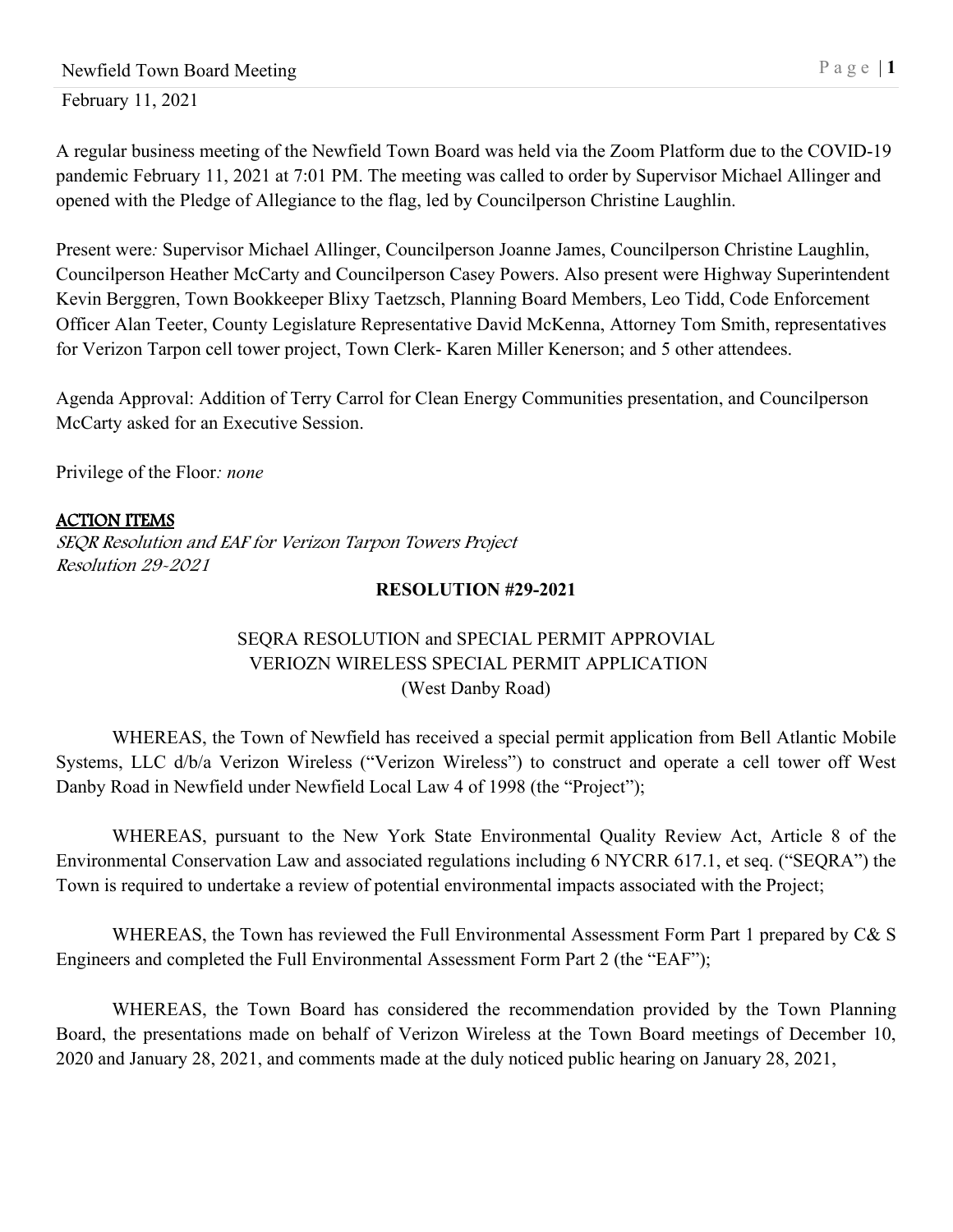WHEREAS based upon the information contained in the EAF, review of the special permit application submitted by Verizon Wireless, the recommendation of the Town Planning Board, all public comments made to the Town Board, and the knowledge and review of the Town Board members and after due deliberation;

NOW, THEREFORE, upon motion duly made by Councilperson Laughlin and seconded by Councilperson Powers it is

BE IT RESOLVED, as follows:

Upon a thorough review and due consideration of the EAF, which the Town now adopts, the Town makes the following findings:

- 1. The Town has considered the Project pursuant to the criteria set forth in applicable law and regulations, including SEQRA;
- 2. The Town determines that the Project will have no significant negative environmental impacts and hereby issues a negative declaration under SEQRA.
- 3. The Town hereby approves the issuance of a special permit to Verizon Wireless under Local Law 4 of 1998.

| Vote AYES | Allinger, James, Laughlin, McCarty and Powers |
|-----------|-----------------------------------------------|
| NAYS 1    |                                               |

Carried

#### Presentation

*Clean Energy Community*- Terry Carroll

Mr. Carroll presented the Board with information regarding New York Southern Tier Clean Energy Communities program and stated there is action grant funding is availability.

## **Approval of January 14 Business Meeting and January 28, 2021 Board Meeting Minutes**

Motion was made by Councilperson Powers to approve the January 14th Business Meeting Minutes and January 28, 2021 Board Meeting minutes, seconded by Councilperson Laughlin.

| Vote | <b>AYES</b> | 5 Allinger, James Laughlin, McCarty and Powers |
|------|-------------|------------------------------------------------|
|      | NAY         |                                                |

Carried

## **Approval of the Payment of the Abstract 2- February 2021 Bills.**

Motion was made by Councilperson McCarty to approve the payments, seconded by Councilperson Laughlin. The Board authorized the payments of the following amounts:

| General Fund | \$32,528.93 |
|--------------|-------------|
| Highway Fund | \$99,124.90 |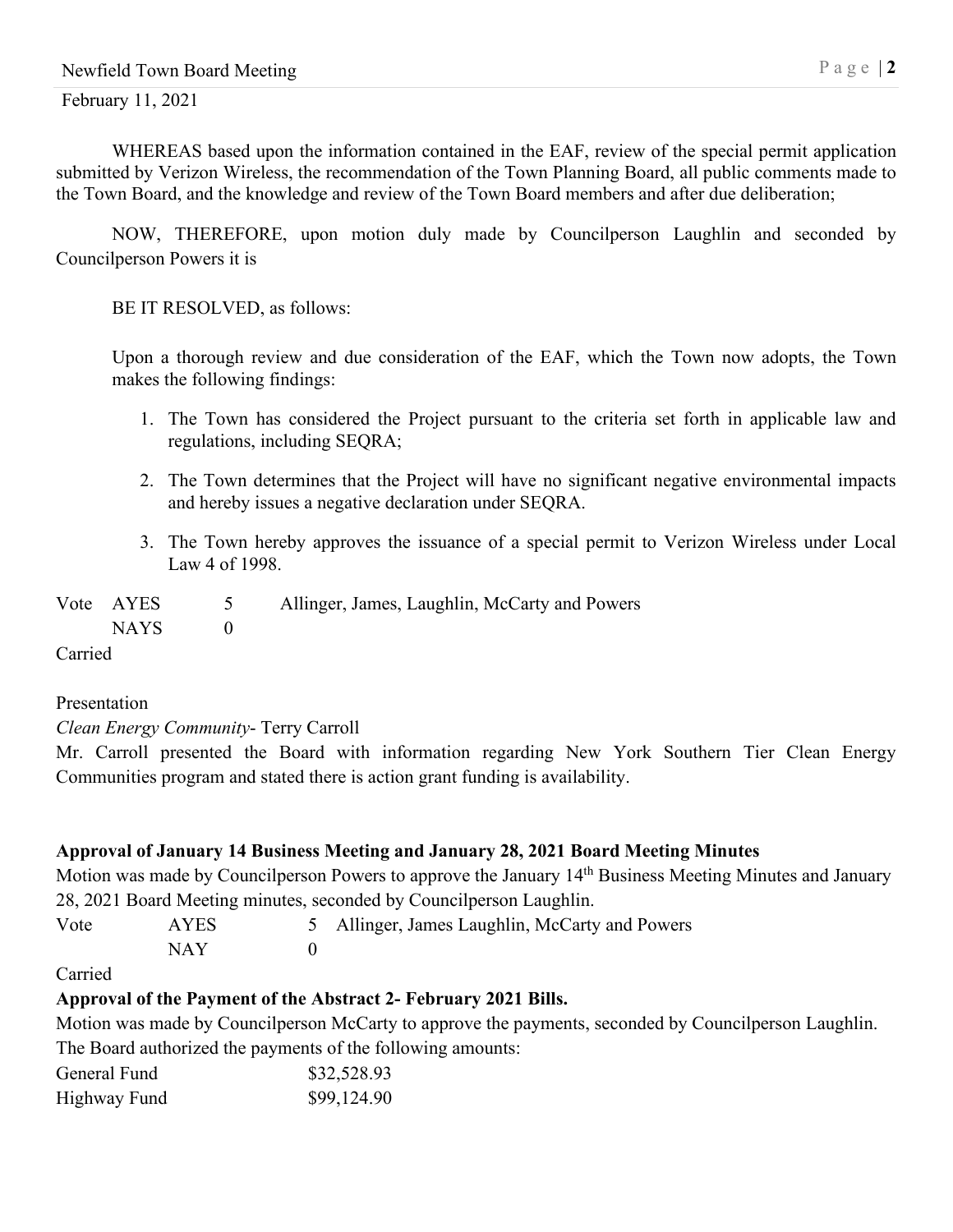February 11, 2021

| <b>Recreation Fund</b> | \$2,680.68   |
|------------------------|--------------|
| Lighting               | \$2,546.04   |
| Sewer Fund             | \$2,100.33   |
| Water District 1 Fund  | \$23,919.32  |
| Water District 2 Fund  | \$143,376.28 |
| Trust & Agency         | \$3,509.81   |

Vouchers were audited by Councilpersons Laughlin and McCarty

Vote AYE 5 Allinger, James, Laughlin, McCarty and Powers  $NAY$  0

Carried

## REPORTS

Highway Department: Highway Superintendent Kevin Berggren reported they had been busy keeping up with the snow, using lots of material and bringing more materials in. He also reported NYS DOT has been storing salt in the Town salt shed facility for closer reloads for State roads in the southern part of the county. This is good for shared services. Superintendent Berggren stated the Town is in good shape with salt and was also bringing in stone for summer projects. Superintendent Berggren also reported a manlift has been purchased with financial help provided from the Newfield King Hiram Masonic Lodge. All Highway employees will be trained and certified to use it.

Water & Sewer Department: Supervisor Berggren stated Water Technician Sean Redman was getting ready for the State Water testing, and that the Town is looking for a new lab to do the testing. Well #4 on Pine Circle well house will need to have a precautionary 200 ft. radius easement regarding storage of chemicals required by New York State and Tompkins County Health Departments, the adjoining property owners will be contacted by phone and mail. Hunt Engineering continues to work on the infiltration study.

Recreation Department: Recreation Supervisor Austin Kuscek was absent, Supervisor Allinger read the report. Code Enforcement: Code Enforcement Officer Alan Teeter reported 3 building permits were issued for January. CEO Teeter also reported there would be no in person training this year, only online, he will be meeting with Tompkins County Assessment regarding the 2021 tax roll and that he is working on the State report due April 1, 2021.

Planning Board: Chairperson Leo Tidd reported the Planning Board met with the project manager from Cornell Design Connect for the Hamlet Revitalization Plan Project. Chairperson Tidd stated the Planning Board is looking to improve the Solar Law in the future.

Tompkins County Legislature: Representative David McKenna announced he will not be seeking re-election. He reported budget adjustments were made at the last Legislature meeting and new appointments were made. Finance & Personnel: Bookkeeper Blixy Taetzsch reported the January financials and bank reconciliations were had been uploaded for review. The Budget Modification resolution had been prepared and summarized by fund. The 2020 Audit was complete and that she was working on the Annual Update Document (AUD). She also reported all changes in salaries and wages that were approved by the Board have been incorporated into the payroll and any retroactive pay that employees were entitled to have been received. Resolution 30-2021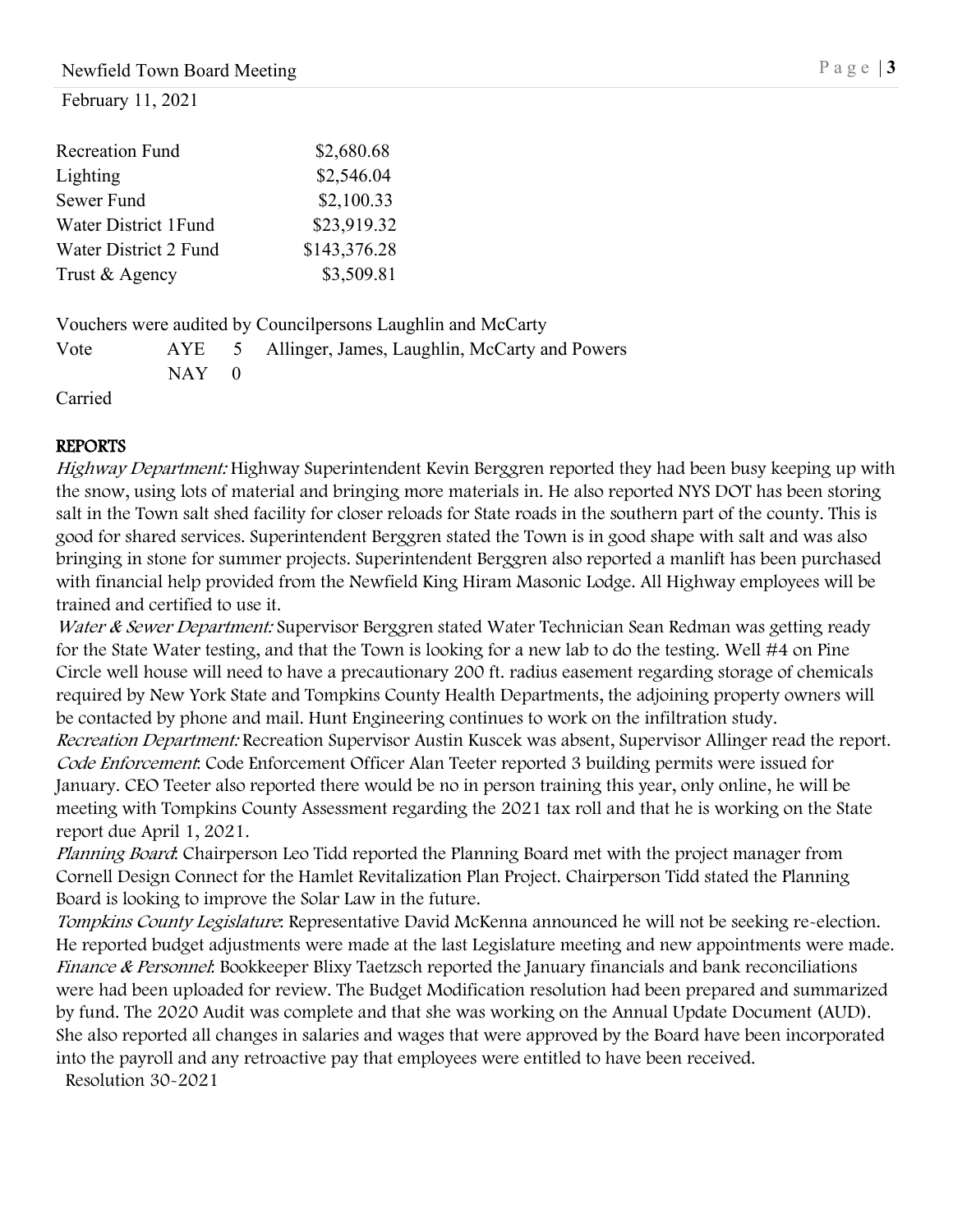#### February 11, 2021

RESOLUTION NO. 30-2021 – Approval of February 2021 Budget Modifications

WHEREAS, it is necessary to modify the 2021 budget based on updated estimates of revenues and expenses in 2021, and

WHEREAS, a detailed listing of each budget adjustment by Fund has been provided below, be it therefore

RESOLVED, that the Newfield Town Board approves the budget modifications as outlined below.

|                              |                                               |                      |     | Increase/  |                 |           |
|------------------------------|-----------------------------------------------|----------------------|-----|------------|-----------------|-----------|
| Account #                    | Account Name                                  | Original Budget      |     | (Decrease) | Modified Budget |           |
|                              |                                               |                      |     |            |                 |           |
| GENERAL FUNDREVENUE          |                                               |                      |     |            |                 |           |
| A 2750                       | Aim Related Payments                          | \$<br>$\blacksquare$ | \$. | 9,652.00   | \$              | 9,652.00  |
|                              |                                               |                      |     |            |                 |           |
| Total Revenue Adjustments    |                                               |                      | Ś.  | 9,652.00   |                 |           |
|                              |                                               |                      |     |            |                 |           |
| <b>GENERAL FUND EXPENSES</b> |                                               |                      |     |            |                 |           |
| A1110.101                    | Town Justice - Personal Services              | \$<br>10,763.00      | Ś.  | 2,237.00   | \$              | 13,000.00 |
| A 1220.11                    | Town Supervisor - Bookkeeper                  | \$<br>30,000.00      | Ś.  | 525.00     | \$              | 30,525.00 |
| A1410.1                      | Town Clerk - Personal Services                | \$<br>39,295.00      | \$  | 990.00     | \$              | 40,285.00 |
| A 1610.415                   | Central Service - Phone/Internet              | \$<br>4,000.00       | \$  | 3,000.00   | \$              | 7,000.00  |
| A1610.416                    | Central Service - Software and Maintenance    | \$<br>4,800.00       | \$  | 1,200.00   | \$              | 6,000.00  |
| A1620.1                      | Buildings - Personal Services                 | \$<br>3,246.00       | Ś.  | 54.00      | \$              | 3,300.00  |
| A1910.4                      | Unallocated Insurance                         | \$<br>67,000.00      | \$  | 120.00     | \$              | 67,120.00 |
| A5010.1                      | Superintendent of Highways - Personal Service | \$<br>75,480.00      | \$  | 1,270.00   | \$              | 76,750.00 |
| A5010.11                     | Superintendent of Highways - Clerk            | \$<br>11,879.00      | Ś.  | 211.00     | \$              | 12,090.00 |
| A8020.1                      | Planning - Personal Services                  | \$<br>2.500.00       | Ś   | 45.00      | \$              | 2,545.00  |
|                              | Total Expenditure Adjustments                 |                      | \$  | 9,652.00   |                 |           |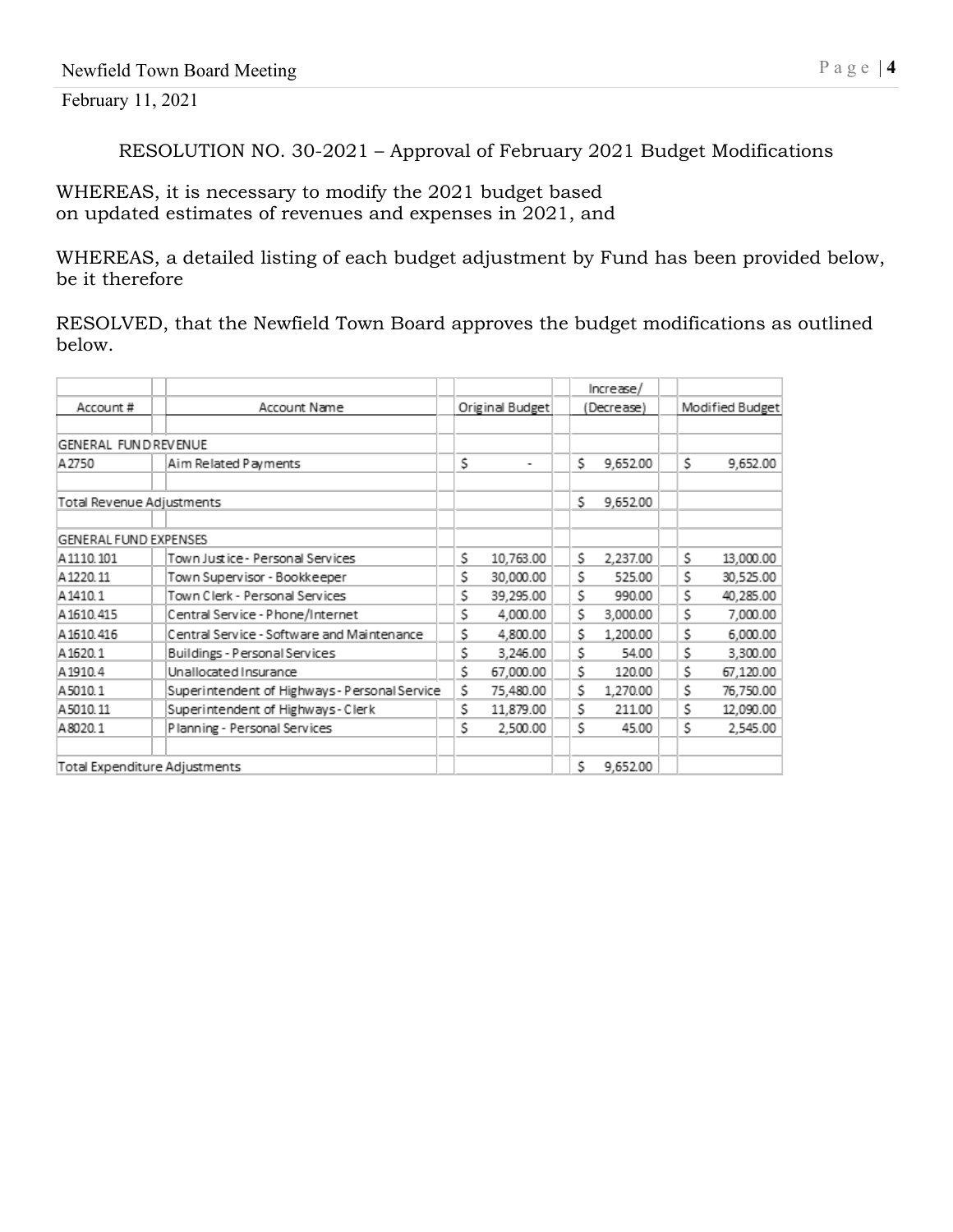## Newfield Town Board Meeting Page |

# February 11, 2021

|                               |                                           |    |                 |    | Increase/   |    |                 |
|-------------------------------|-------------------------------------------|----|-----------------|----|-------------|----|-----------------|
| Account#                      | Account Name                              |    | Original Budget |    | (Decrease)  |    | Modified Budget |
|                               |                                           |    |                 |    |             |    |                 |
| HIGHWAY FUND REVENUE          |                                           |    |                 |    |             |    |                 |
| DA599                         | Appropriated Fund Balance                 | Ś. | 95,000.00       | Ś. | 7,456.00    | Ś. | 102,456.00      |
| Total Revenue Adjustments     |                                           |    |                 | Ś. | 7,456.00    |    |                 |
| HIGHWAY FUND EXPENSES         |                                           |    |                 |    |             |    |                 |
| DA5110.1                      | General Repairs - Personal Service        | Ś. | 184,044.00      | Ś. | 4,956.00    | Ś. | 189,000.00      |
| DA5110.19                     | General Repairs - Emergency Closing       | Ś. |                 | Ś. | 1.000.00    | Ś. | 1,000.00        |
| DA5112.1                      | Permanent Improvements - Personal Service | Ś. | 75,000.00       | Ś. | 15,000.00   | Ś. | 90,000.00       |
| DA5130.1                      | Machinery - Personal Service              | Ś. | 38,000.00       | Ś. | (15,500.00) | Ś. | 22,500.00       |
| DA5140.1                      | Brush and Weeds - Personal Service        | Ś. | 38,000.00       | Ś. | (8,000.00)  | Ś. | 30,000.00       |
| DA5142.1                      | Snow Removal                              | Ś. | 80,000.00       | Ś. | 10,000.00   | Ś. | 90,000.00       |
| Total Expenditure Adjustments |                                           |    |                 | Ŝ. | 7.456.00    |    |                 |

|                           |                                    |                 |                          | Increase/      |                 |           |  |
|---------------------------|------------------------------------|-----------------|--------------------------|----------------|-----------------|-----------|--|
| Account#                  | Account Name                       | Original Budget |                          | (Decrease)     | Modified Budget |           |  |
| <b>SEWER FUND REVENUE</b> |                                    |                 |                          |                |                 |           |  |
| SS1-3902                  | State Aid - Planning Grants        | Ś               | $\overline{\phantom{a}}$ | \$15,000.00    | Ŝ.              | 15,000.00 |  |
| Total Revenue Adjustments |                                    |                 |                          | \$15,000.00    |                 |           |  |
| SEWER FUND EXPENSES       |                                    |                 |                          |                |                 |           |  |
| SS1-8120.41               | Grant Funded Expense               | Ś               | ۰                        | \$15,000.00    | Ś.              | 15,000.00 |  |
| SS1-8110.1                | Administration - Personal Services | Ś.              | 14,700.00                | Ś.<br>100.00   | Ś.              | 14,800.00 |  |
| SS1-8110.101              | Administration - Billing Clerk     | Ś               | 356.00                   | Ŝ.<br>9.00     | Ś               | 365.00    |  |
| SS1-8130.4                | Treatment/Disposal - Contractual   | Ś               | 40,000.00                | Ś.<br>(109.00) | Ś.              | 39,891.00 |  |
|                           | Total Expenditure Adjustments      |                 |                          | \$15,000.00    |                 |           |  |

|                               |                                          |                     | Increase/    |                 |
|-------------------------------|------------------------------------------|---------------------|--------------|-----------------|
| Account#                      | Account Name                             | Original Budget     | (Decrease)   | Modified Budget |
|                               |                                          |                     |              |                 |
| WATER #1 FUND REVENUE         |                                          |                     |              |                 |
| SW1-599                       | Appropriated Fund Balance                | Ŝ<br>$\blacksquare$ | \$21,585.00  | Ŝ.<br>21,585.00 |
|                               |                                          |                     |              |                 |
| Total Revenue Adjustments     |                                          |                     | \$21,585.00  |                 |
|                               |                                          |                     |              |                 |
| WATER #1 FUND EXPENSES        |                                          |                     |              |                 |
| SW1-8310.1                    | Water Administration - Personal Services | 25,628.00<br>s      | 372.00<br>Ŝ. | 26,000.00<br>Ŝ. |
| SW1-8310.101                  | Water Administration - Billing Clerk     | 712.00              | ς<br>13.00   | 725.00          |
| SW1-8320.4                    | Source of Supply - Contractual           | s<br>21,296.00      | \$21,200.00  | 42,496.00<br>Ś. |
|                               |                                          |                     |              |                 |
| Total Expenditure Adjustments |                                          |                     | \$21,585.00  |                 |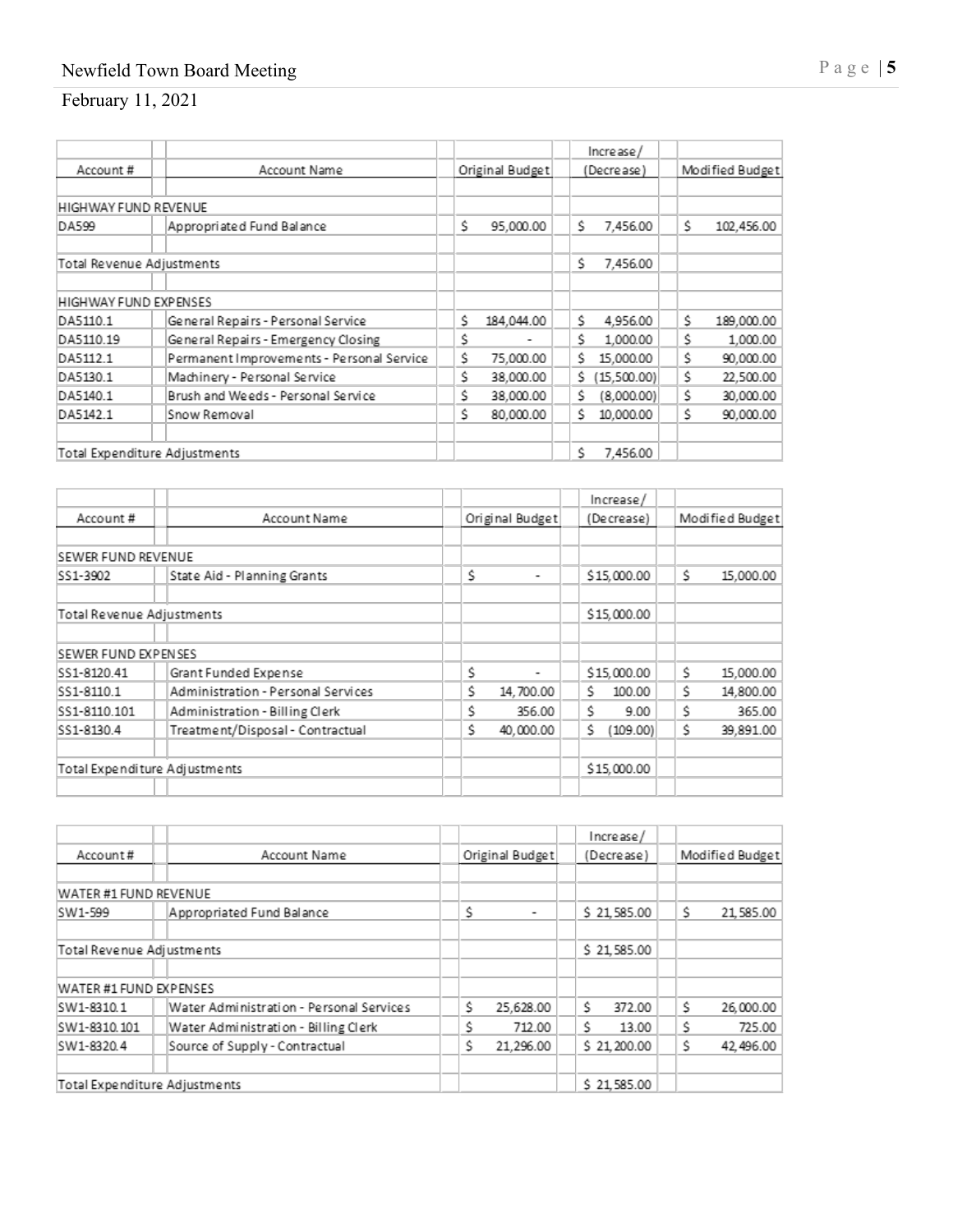## Newfield Town Board Meeting Page | 6

February 11, 2021

|                               |                                          |  |    |                 |    | Increase/  |    |                 |
|-------------------------------|------------------------------------------|--|----|-----------------|----|------------|----|-----------------|
| Account#                      | Account Name                             |  |    | Original Budget |    | (Decrease) |    | Modified Budget |
|                               |                                          |  |    |                 |    |            |    |                 |
| WATER#2 FUND REVENUE          |                                          |  |    |                 |    |            |    |                 |
| SW2-599                       | Appropriated Fund Balance                |  | Ś  | ۰               | Ś. | 21,286.00  | Ś  | 21,286.00       |
|                               |                                          |  |    |                 |    |            |    |                 |
|                               | Total Revenue Adjustments                |  |    |                 | Ś. | 21.286.00  |    |                 |
|                               |                                          |  |    |                 |    |            |    |                 |
| WATER#2 FUND EXPENSES         |                                          |  |    |                 |    |            |    |                 |
| SW2-8310.1                    | Water Administration - Personal Services |  | Ś. | 20,627.00       | Ś  | 73.00      | Ś. | 20,700.00       |
| SW2-8310.101                  | Water Administration - Billing Clerk     |  | Ś  | 712.00          | Ś. | 13.00      | Ś  | 725.00          |
| SW2-8320.4                    | Source of Supply - Contractual           |  | Ś  | 7,000.00        | Ś. | 21,200.00  | Ś. | 28,200.00       |
|                               |                                          |  |    |                 |    |            |    |                 |
| Total Expenditure Adjustments |                                          |  |    |                 | Ŝ. | 21,286.00  |    |                 |

Motion was made by Councilperson Powers approving the February 2021 budget modifications as presented. Motion seconded by Councilperson James.

| Vote | AYES<br>NAYS | Allinger, James, Laughlin, McCarty and Powers |
|------|--------------|-----------------------------------------------|
|      |              |                                               |

#### Carried

*EMC-* Michelle Henry reported there had been a Christmas bird count presentation and that the EMC is looking to reorganize in order to better network with the communities. *TCCOG* - Councilperson James reported she would be attending a webinar regarding Community Choice Aggregation. Councilperson James also spoke of the Tompkins Food Future Imitative, there will be a survey uploaded to the Town website for community input. *Climate Smart Communities*- Councilperson Heather McCarty reported the committee would be submitting documentation for accruing points.

*Supervisor's Report*- Supervisor Allinger reported the Association of Town will be holding a virtual conference February 14-17, 2021. He welcomed elected officials to sign up for educational classes. Junk Code Officer Brown reported to the Supervisor that notices have been sent to property owners regarding violations. Supervisor Allinger reported the Hazard Mitigation Survey is ready for release and will be uploaded to the Town website for community participation. Speed reduction signs for Horton Road have been ordered. Supervisor Allinger suggested the Town look into speed reduction for Van Kirk Road near the Athletic Fields.

February 25, 2021 Jeffner Allen will be present to discuss her finding regarding Critical Areas in the Town of Newfield.

#### OLD BUSINESS

Updated Quote from Spectrum on Phone Upgrade

Motion was made by Councilperson Laughlin to approve the phone system upgrade for the Town Hall and Highway Department, seconded by Councilperson James.

| Vote | AYES | 5 Allinger, James, Laughlin, McCarty and Powers |
|------|------|-------------------------------------------------|
|      | NAYS |                                                 |